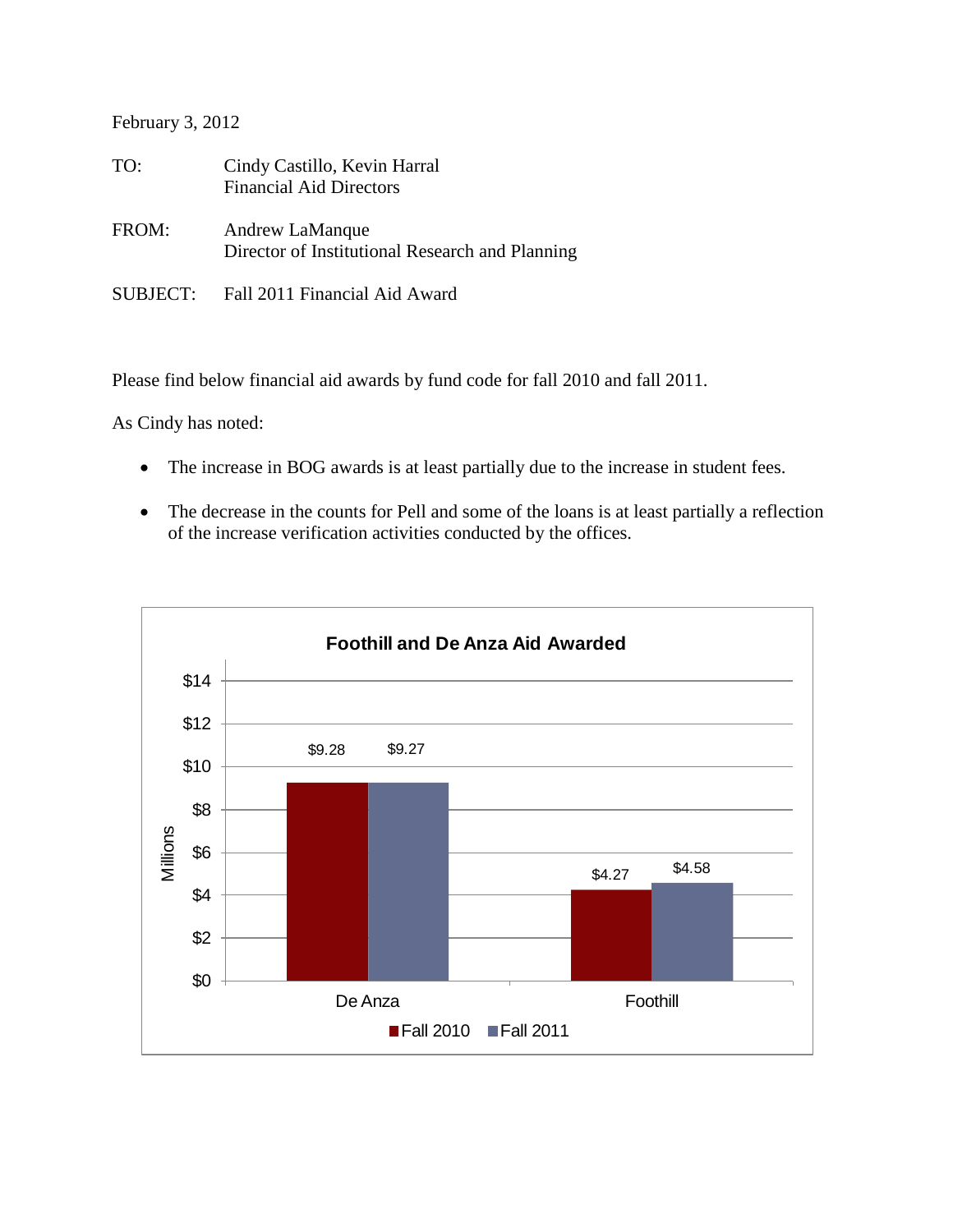| DA<br>02/01/12 10:30 PM<br>1011<br>1112<br>Fall<br>Fall<br>Paid<br>Number<br>Number<br>Paid<br>Number<br>of Awards<br>Amount of Awards<br>Amount of Awards<br>DACG1<br>Federal<br>Acad Comp Grant 1st Yea<br>73,072<br>$-100%$<br>DA<br>316<br>Grant<br>DACG <sub>2</sub><br>Acad Comp Grant 2nd Ye<br>42,290<br>$-100%$<br>108<br><b>DAMERI</b><br>12,616<br>13%<br>Americorps<br>8<br>9<br>15,764<br><b>DPELL</b><br><b>Federal Pell Grant</b><br>3,348<br>4,475,143<br>$-7%$<br>4,716,367<br>3,126<br>103,400<br><b>DSEOG</b><br>Federal SEOG<br>107,000<br>$-3%$<br>533<br>517<br><b>DCALB</b><br>Cal Grant B<br>360,006<br>$-6%$<br><b>State</b><br>791<br>388,672<br>741<br><b>DCALC</b><br>Cal Grant C<br>19<br>3,216<br>0%<br>19<br>2,976<br><b>DCARE</b><br>CARE Grant - Acad Ach<br>$-100%$<br>300<br>$\mathbf{1}$<br><b>DDIRLS</b><br>Federal<br>Direct Loan Subsidized<br>868<br>1,066,676<br>977,373<br>$-11%$<br>771<br>Loan<br><b>DDIRLU</b><br>Direct Loan Unsubsidized<br>1,038,890<br>853,512<br>656<br>559<br>$-15%$ | % Increase |
|-----------------------------------------------------------------------------------------------------------------------------------------------------------------------------------------------------------------------------------------------------------------------------------------------------------------------------------------------------------------------------------------------------------------------------------------------------------------------------------------------------------------------------------------------------------------------------------------------------------------------------------------------------------------------------------------------------------------------------------------------------------------------------------------------------------------------------------------------------------------------------------------------------------------------------------------------------------------------------------------------------------------------------------------|------------|
|                                                                                                                                                                                                                                                                                                                                                                                                                                                                                                                                                                                                                                                                                                                                                                                                                                                                                                                                                                                                                                         |            |
|                                                                                                                                                                                                                                                                                                                                                                                                                                                                                                                                                                                                                                                                                                                                                                                                                                                                                                                                                                                                                                         |            |
|                                                                                                                                                                                                                                                                                                                                                                                                                                                                                                                                                                                                                                                                                                                                                                                                                                                                                                                                                                                                                                         |            |
|                                                                                                                                                                                                                                                                                                                                                                                                                                                                                                                                                                                                                                                                                                                                                                                                                                                                                                                                                                                                                                         | Paid       |
|                                                                                                                                                                                                                                                                                                                                                                                                                                                                                                                                                                                                                                                                                                                                                                                                                                                                                                                                                                                                                                         | Amount     |
|                                                                                                                                                                                                                                                                                                                                                                                                                                                                                                                                                                                                                                                                                                                                                                                                                                                                                                                                                                                                                                         | $-100%$    |
|                                                                                                                                                                                                                                                                                                                                                                                                                                                                                                                                                                                                                                                                                                                                                                                                                                                                                                                                                                                                                                         | $-100%$    |
|                                                                                                                                                                                                                                                                                                                                                                                                                                                                                                                                                                                                                                                                                                                                                                                                                                                                                                                                                                                                                                         | 25%        |
|                                                                                                                                                                                                                                                                                                                                                                                                                                                                                                                                                                                                                                                                                                                                                                                                                                                                                                                                                                                                                                         | $-5%$      |
|                                                                                                                                                                                                                                                                                                                                                                                                                                                                                                                                                                                                                                                                                                                                                                                                                                                                                                                                                                                                                                         | $-3%$      |
|                                                                                                                                                                                                                                                                                                                                                                                                                                                                                                                                                                                                                                                                                                                                                                                                                                                                                                                                                                                                                                         | $-7%$      |
|                                                                                                                                                                                                                                                                                                                                                                                                                                                                                                                                                                                                                                                                                                                                                                                                                                                                                                                                                                                                                                         | $-7%$      |
|                                                                                                                                                                                                                                                                                                                                                                                                                                                                                                                                                                                                                                                                                                                                                                                                                                                                                                                                                                                                                                         | $-100%$    |
|                                                                                                                                                                                                                                                                                                                                                                                                                                                                                                                                                                                                                                                                                                                                                                                                                                                                                                                                                                                                                                         | $-8%$      |
|                                                                                                                                                                                                                                                                                                                                                                                                                                                                                                                                                                                                                                                                                                                                                                                                                                                                                                                                                                                                                                         | $-18%$     |
| <b>DDPLS</b><br><b>Federal Direct Parent Loa</b><br>16<br>11,580<br>$-69%$<br>42,429<br>5                                                                                                                                                                                                                                                                                                                                                                                                                                                                                                                                                                                                                                                                                                                                                                                                                                                                                                                                               | $-73%$     |
| <b>DPERK</b><br>$-100%$<br><b>Federal Perkins Loan</b><br>54<br>45,418                                                                                                                                                                                                                                                                                                                                                                                                                                                                                                                                                                                                                                                                                                                                                                                                                                                                                                                                                                  | $-100%$    |
| Schola Institution SCHOL<br>48,589<br>67<br>42,671<br>$-21%$<br>All<br>53                                                                                                                                                                                                                                                                                                                                                                                                                                                                                                                                                                                                                                                                                                                                                                                                                                                                                                                                                               | $-12%$     |
| rship<br>Other<br><b>SCHOL</b><br>30%<br>All<br>83<br>58,081<br>108<br>70,632                                                                                                                                                                                                                                                                                                                                                                                                                                                                                                                                                                                                                                                                                                                                                                                                                                                                                                                                                           | 22%        |
| <b>DFWS</b><br>Federal Work-Study<br>103<br>110,337<br>71,906<br>$-23%$<br>Work<br>Federal<br>79                                                                                                                                                                                                                                                                                                                                                                                                                                                                                                                                                                                                                                                                                                                                                                                                                                                                                                                                        | $-35%$     |
| Total<br>6,971<br>5,987<br>6,984,963<br>$-14%$<br>7,753,953                                                                                                                                                                                                                                                                                                                                                                                                                                                                                                                                                                                                                                                                                                                                                                                                                                                                                                                                                                             | $-10%$     |

|     |               |       |             |                               | 02/01/12 05:06 PM    |                  |                  |                |            |        |        |
|-----|---------------|-------|-------------|-------------------------------|----------------------|------------------|------------------|----------------|------------|--------|--------|
|     |               |       |             |                               |                      | <b>Fall 2010</b> | <b>Fall 2011</b> |                | % Increase |        |        |
|     |               |       |             |                               | Number               |                  | <b>Number</b>    |                | Number     |        |        |
|     |               |       |             |                               | of                   | Amount           | of               | Amount         | of         | Amount |        |
|     |               |       |             |                               | Awards               | Paid             | Awards           | Paid           | Awards     | Paid   |        |
| DA. | Fee<br>Waiver | State | <b>DBAA</b> | De Anza BOG A TANF            | 46                   | 6,629            | 53               | 11,202         | 15%        | 69%    |        |
|     |               |       | <b>DBAD</b> | DA BOGA-TANF/CalW/SSI/SSF     |                      |                  | 6                | 1,623          |            |        |        |
|     |               |       | <b>DBAG</b> | De Anza BOG A - General Asst. | 3                    | 391              | 3                | 792            | $0\%$      | 103%   |        |
|     |               |       | <b>DBAS</b> | De Anza BOG A - SSI           | 282                  | 44,913           | 266              | 53,607         | $-6%$      | 19%    |        |
|     |               |       | <b>DBAV</b> | De Anza BOG A - Veterans      | 6                    | 1,250            | 1                | 240            | $-83%$     | $-81%$ |        |
|     |               |       | <b>DBGB</b> | De Anza BOG B                 | 1,093                | 180,949          | 1,145            | 260,445        | 5%         | 44%    |        |
|     |               |       | <b>DBGC</b> | De Anza BOG C                 | 6,315                | 1,287,663        | 6,949            | 1,957,422      | 10%        | 52%    |        |
|     |               |       |             | <b>DBGI</b>                   | De Anza BOG B - ISIR | 10               | 2,122            | $\overline{4}$ | 1,152      | $-60%$ | $-46%$ |
|     |               |       | Total       |                               | 7,755                | 1,523,915        | 8,427            | 2,286,483      | 9%         | 50%    |        |